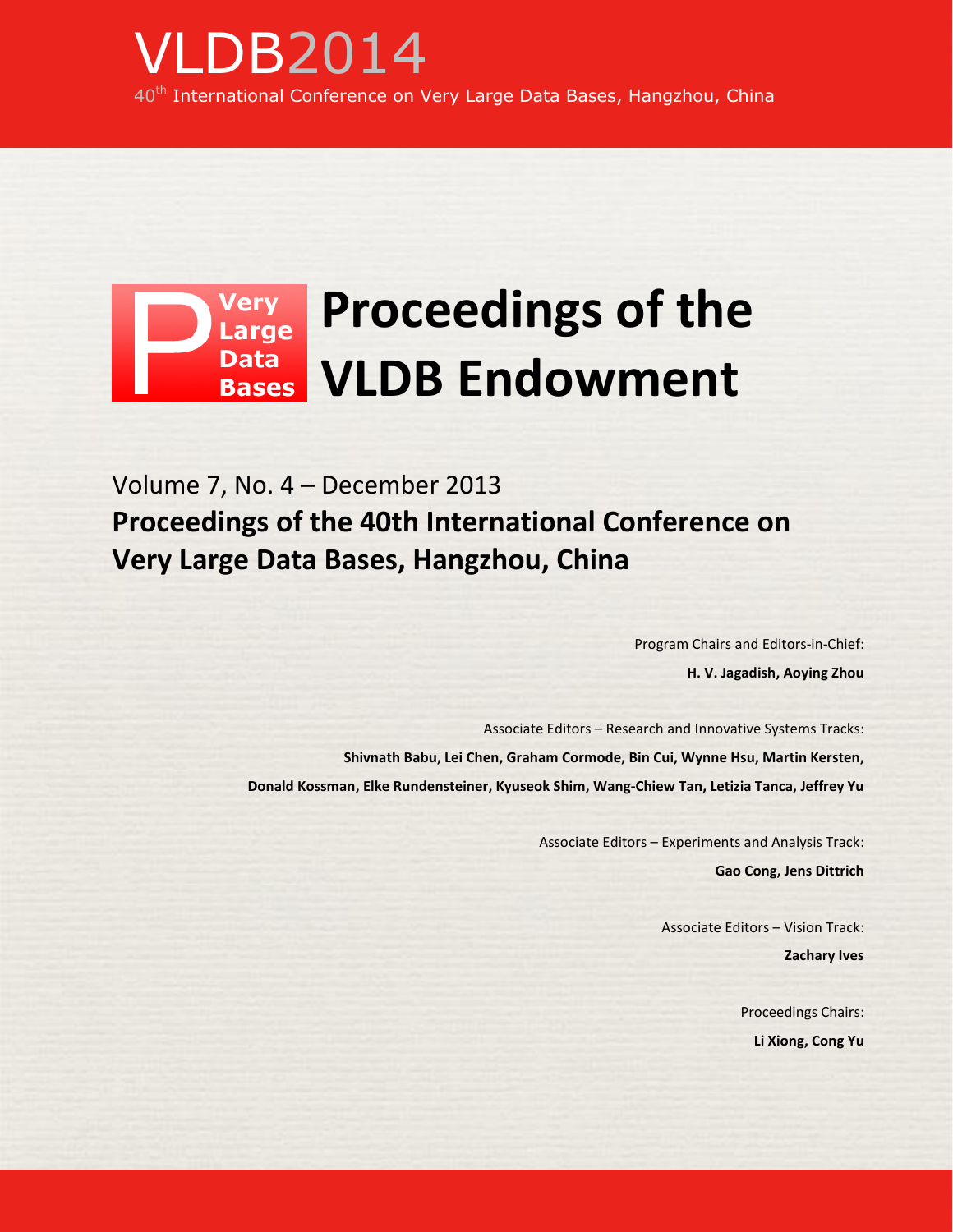PVLDB – Proceedings of the VLDB Endowment

Volume 7, No. 4, December 2013.

The 40th International Conference on Very Large Data Bases, Hangzhou, China.

# **Copyright 2013 VLDB Endowment**

This work is licensed under the Creative Commons Attribution-NonCommercial-NoDerivs 3.0 Unported License. To view a copy of this license, visit [http://creativecommons.org/licenses/by-nc-nd/3.0/.](http://creativecommons.org/licenses/by-nc-nd/3.0/) Obtain permission prior to any use beyond those covered by the license. Contact copyright holder by emailing info@vldb.org.

## Volume 7, Number 4, December 2013: VLDB 2014 Pages ii - ix and 217 - 328 ISSN 2150-8097

Additional copies only online at: portal.acm.org, arxiv.org/corr, and www.vldb.org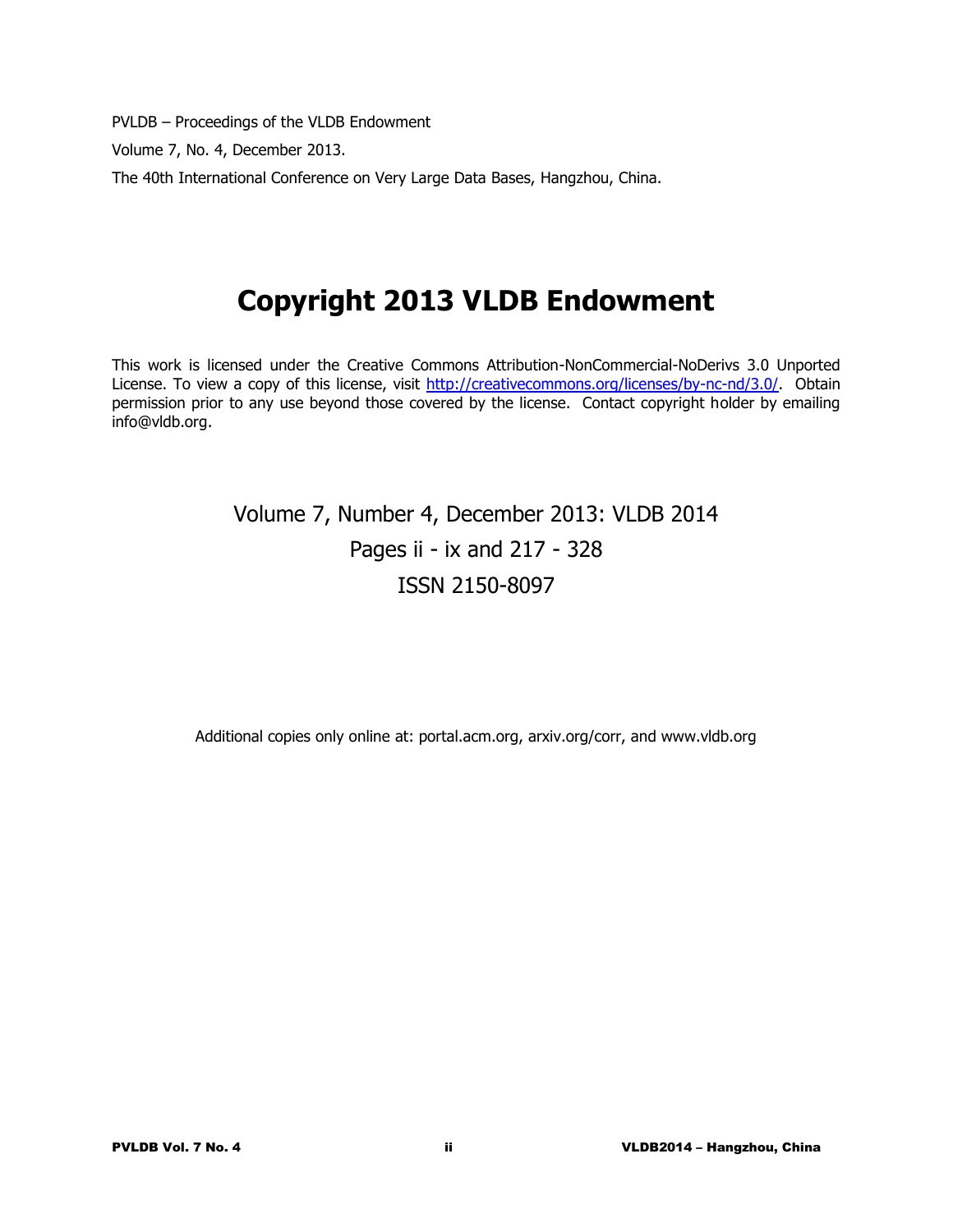### **TABLE OF CONTENTS**

| <b>Front Matter</b>                                                                                                                                    |                 |
|--------------------------------------------------------------------------------------------------------------------------------------------------------|-----------------|
|                                                                                                                                                        | ii<br>iii<br>iv |
| <b>Letters</b>                                                                                                                                         |                 |
|                                                                                                                                                        | ix              |
| <b>Research Papers</b>                                                                                                                                 |                 |
|                                                                                                                                                        | 217             |
| GeoScope: Online Detection of Geo-Correlated Information Trends in Social Networks                                                                     | 229             |
| Makoto Onizuka, Hiroyuki Kato, Soichiro Hidaka, Keisuke Nakano, Zhenjiang Hu                                                                           | 241             |
|                                                                                                                                                        | 253             |
| High Performance Stream Query Processing With Correlation-Aware Partitioning                                                                           | 265             |
| OLTP-Bench: An Extensible Testbed for Benchmarking Relational Databases<br>Djellel Eddine Difallah, Andrew Pavlo, Carlo Curino, Philippe Cudre-Mauroux | 277             |
|                                                                                                                                                        | 289             |
| Arvid Heise, Jorge-Arnulfo, Quiane-Ruiz, Ziawasch Abedjan, Anja Jentzsch, Felix Naumann                                                                | 301             |
|                                                                                                                                                        | 313             |
|                                                                                                                                                        | 325             |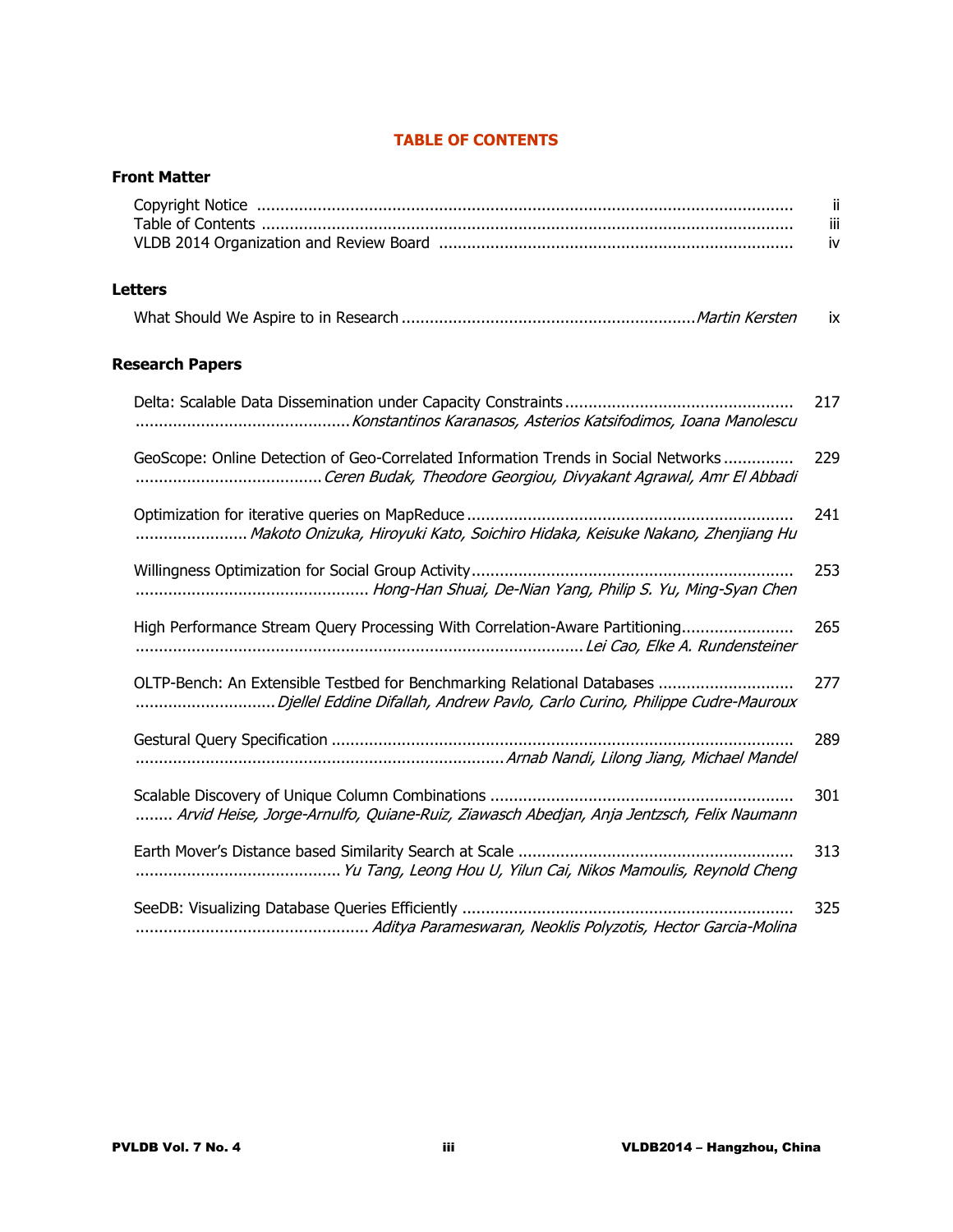#### **VLDB 2014 ORGANIZATION AND REVIEW BOARD**

#### **Honorary Chair**

Yunhe Pan, Chinese Academy of Engineering

#### **General Chairs**

Chun Chen, Zhejiang University Sharad Mehrotra, University of California, Irvine

#### **Program Chairs and Editors-in-Chief of PVLDB 7**

H. V. Jagadish, University of Michigan Aoying Zhou, East Normal University, China

#### **Research and Innovative Systems Tracks Associate Editors**

Shivnath Babu, Duke University Lei Chen, Hong Kong University of Science and Technology Graham Cormode, University of Warwick Bin Cui, Peking University, China Wynne Hsu, NUS Martin Kersten, CWI Donald Kossman, ETH Elke Rundensteiner, WPI Kyuseok Shim, Seoul National University Wang-Chiew Tan, University of California, Santa Cruz Letizia Tanca, Poli Milano Jeffrey Yu, Chinese University of Hong Kong

#### **Experiments and Analysis Track Associate Editors**

Gao Cong, Nanyang Technology University Jens Dittrich, Saarland

# **Visions Track Associate Editor**

Zachary Ives, University of Pennsylvania

#### **Industrial and Applications Track Associate Editors**

Umeshwar Dayal, HP C. Mohan, IBM Ge Yu, Northeastern University, China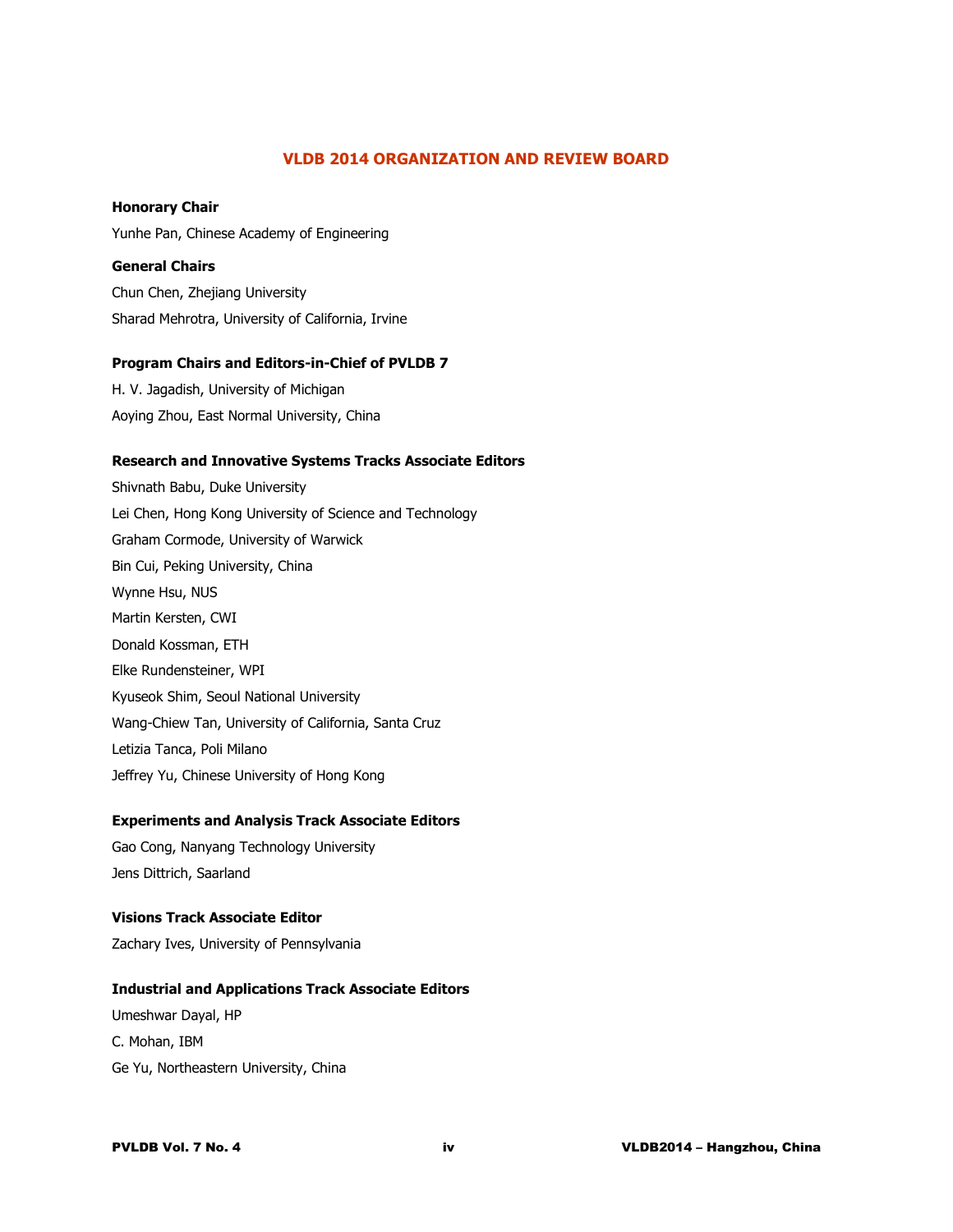#### **Demonstration Chairs**

Mong-Li Lee, NUS Feifei Li, University of Utah Sunil Prabhakar, Purdue

#### **Tutorial Chairs**

Xiaoyong Du, Renmin University Murat Kantarcioglu, University of Texas, Dallas Divesh Srivastava, AT&T Labs

#### **Research Track Review Board**

Sibel Adali, Rensselear Polytechnic Institute Foto Afrati, NTU Athens Yanif Ahmad, JHU Jose Luis Ambite, ISI - USC Walid Aref, Purdue University Claudia Bauzer Medeiros, University of Campinas Srikanta Bedathur, IIIT Delhi Michael Benedikt, Oxford University Sonia Bergamaschi, Universita Modena Laure Berti-Equille, IRD, France Leopoldo Bertossi, Carleton University, Ottawa Subhash Bhalla, University of Aizu, Japan Peter Boncz, CWI Angela Bonifati, University of Lille 1 Rajesh Bordawekar, IBM Watson Research Center Omar Boucelma, Aix-Marseille University Nico Bruno, Microsoft Research Andrea Cali, University of London, Birkbeck College Malu Castellanos, HP Labs Badrish Chandramouli, Microsoft Research Adriane Chapman, Mitre Gang Chen, Zhejiang University Yi Chen, New Jersey Institute of Technology James Cheng, CUHK Reynold Cheng, University of Hong Kong Brian Cooper, Google, USA

**Workshop Chairs** Anastasia Ailamaki, EPFL Kaushik Chakrabarti, Microsoft

#### **Panel Chairs**

Hakan Hacigumus, NEC Labs Jignesh Patel, University of Wisconsin Xiaoyang Sean Wang, Fudan University

Philippe Cudré-Mauroux, University of Fribourg Carlo Curino, MIT Gautam Das, UT Arlington and QCRI Sudipto Das, Microsoft Research Anish Das Sarma Atish Das Sarma, eBay Research Labs Khuzaima Daudjee, University of Waterloo Antonios Deligiannakis, Technical University of Crete Daniel Deutch, Ben Gurion University Yanlei Diao, University of Massachusetts Amherst Xin (Luna) Dong, Google, USA Sameh Elnikety, Microsoft Research Mohamed Eltabakh, Worcester Polytechnic Institute Ihab F. Ilyas, QCRI Hakan Ferhatosmanoglu, Bilkent University Ada Wai-Chee Fu, Chinese University of Hong Kong Minos Garofalakis, Technical University of Crete Wolfgang Gatterbauer, Carnegie Mellon University Tingjian Ge, University of Massachussets, Lowell Buğra Gedik, Bilkent University Rainer Gemulla, Max-Plack-Institut Saarbr點ken Gabriel Ghinita, University of Massachusetts Boston Parke Godfrey, York University Lukasz Golab, University of Waterloo Sergio Greco, University of Calabria Le Gruenwald, University of Oklahoma

PVLDB Vol. 7 No. 4 v VLDB2014 – Hangzhou, China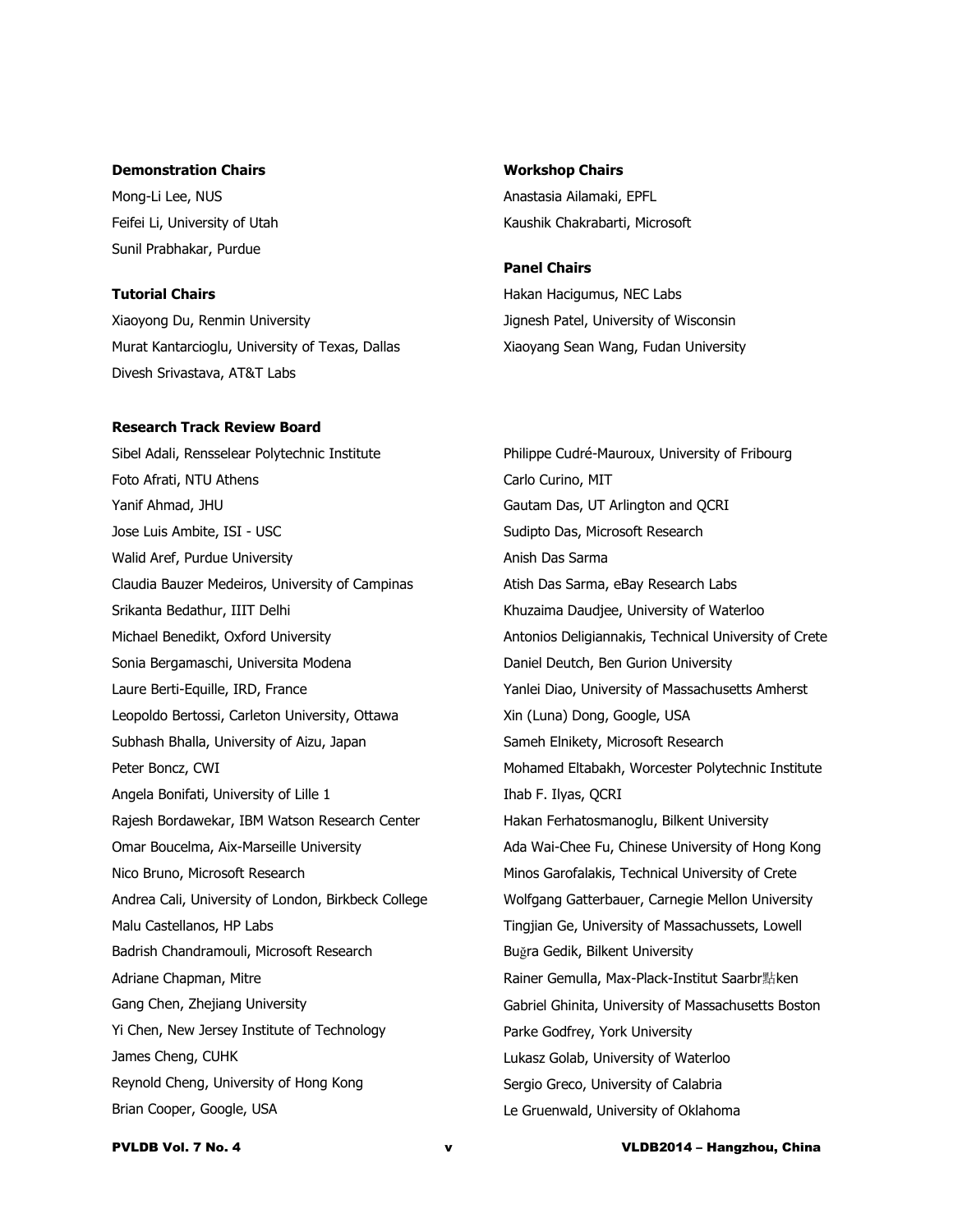Giovanna Guerrini, Universita Genova Krishna Gummadi, MPI-SWS Rahul Gupta, Google Research Rajeev Gupta, IBM Research Shyam Gupta, IIT Delhi Marios Hadjielefhteriou, AT&T labs Wook-Shin Han, KNU, Korea Kuno Harumi, HP Labs Bingsheng He, NTU Singapore Sven Helmer, Free University of Bozen-Bolzano Jan Hidders, TUDelft Wei Hong, Cisco System Inc. Katja Hose, Aalborg University Zi Huang, University of Queensland Jeong-Hyon Hwang, SUNY - Albany Seung-won Hwang, POSTECH, Korea Stratos Idreos, CWI Yoshiharu Ishikawa, Nagoya University Zachary Ives, University of Pennsylvania Ricardo Jimenez-Peris, Technical University of Madrid Cheqing Jin, East China Normal University Ruoming Jin, Kent State University Alekh Jindal, Saarland University/MIT Ryan Johnson, University of Toronto Dmitri V Kalashnikov, UC Irvine Panos Kalnis, KAUST, Saudi Arabia Ben Kao, Hong Kong University Panagiotis Karras, Rutgers University Yiping Ke, Institute of High Performance Computing Bettina Kemme, McGill University Daniel Kifer, PSU Benny Kimelfeld, IBM Hideaki Kimura, Microsoft Jim Gray Systems Lab George Kollios, Boston University Christian König, Microsoft Research Tim Kraska, Brown University Laks V. S. Lakshmanan, University of British Columbia Mounia Lalmas, Yahoo Inc.

Mong-Li Lee, National University of Singapore Wolfgang Lehner, Technische University Dresden Justin Levandoski, Microsoft Research Chengkai Li, The University of Texas at Arlington Cuiping Li, Renmin University of China Feifei Li, University of Utah Guoliang Li, Tsinghua University Jianzhong Li, Harbin Institute of Technology Yunyao Li, IBM Almaden Zhanhuai Li, Northwestern Polytechnical University Dan Lin, Missouri S&T, USA Xuemin Lin, University of New South Wales Bin Liu, NEC Labs America Ziyang Liu, NEC Labs America Eric Lo, The Hong Kong Polytechnic University Qiong Luo, HKUST Shuai Ma, Beihang University Ashwin Machanavajjhala, Duke University Brad Malin, Duke University Nikos Mamoulis, University of Hong Kong Stefan Manegold, CWI Murali Mani, University of Michigan Ioana Manolescu, INRIA, France Amélie Marian, Rutgers University Volker Markl, TU Berlin Marta Mattoso, Federal University of Rio de Janeiro Frank McSherry, Microsoft Alexandra Meliou, Umass Amherst Marco Mesiti, University of Milano Dan Miranker, The University of Texas at Austin Mohamed Mokbel, University of Minnesota Bongki Moon, Seoul National University Yasuhiko Morimoto, Hiroshima University Mirella Moro, Universidade Federal de Minas Gerais Kyriakos Mouratidis, SMU, Singapore Karin Murthy, IBM India Arnab Nandi, Ohio State University Wolfgang Nejdl, University of Hannover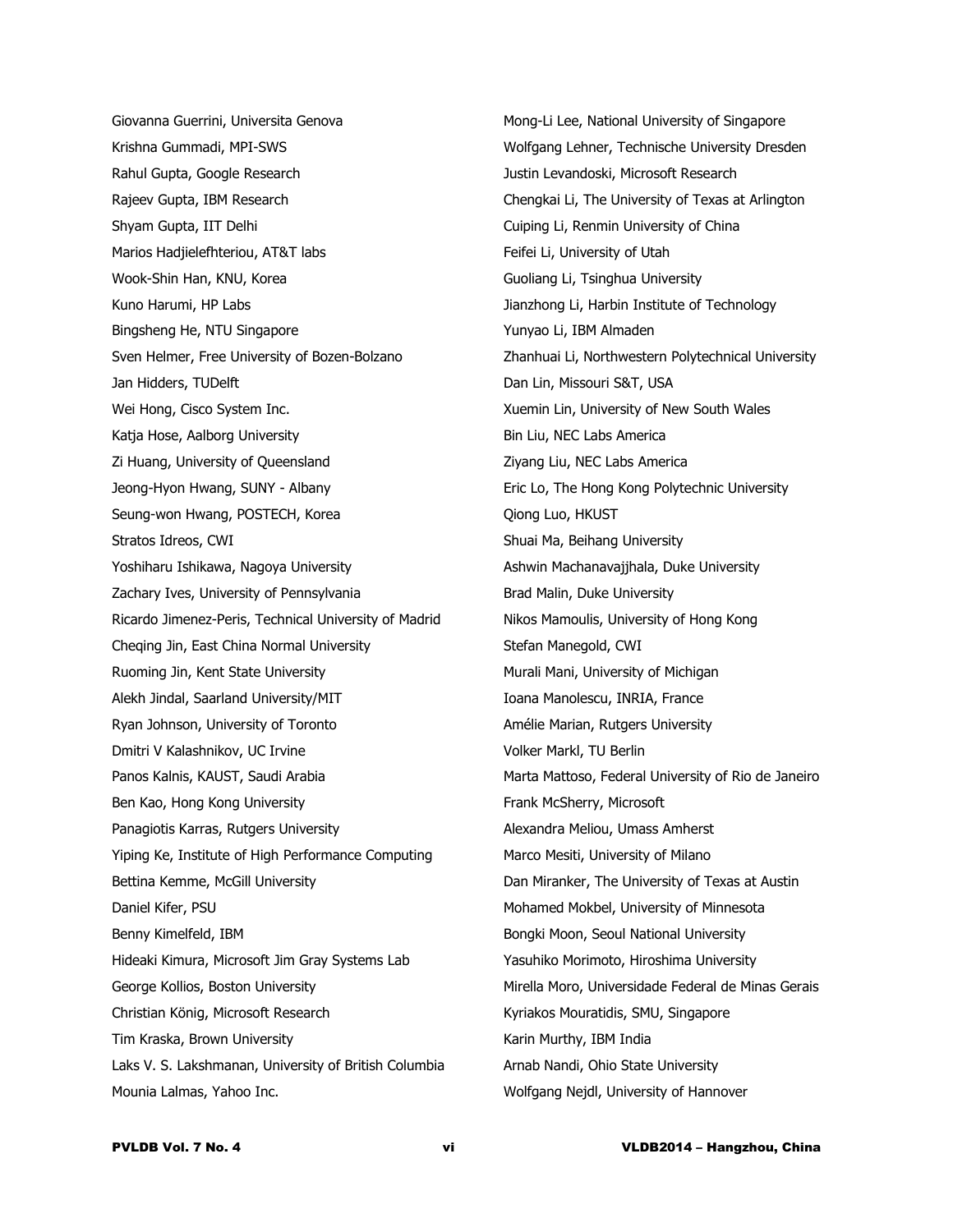Thomas Neumann, Technology University Munchen Boris Novikov, St Petersburg University Dan Olteanu, Oxford University Gultekin Ozsoyoglu, Case Western Reserve University Tamer Ozsu, University of Waterloo Esther Pacitti, University of Montpellier Themis Palpanas, University of Trento Ippokratis Pandis, IBM Almaden Stelios Paparizos, Microsoft Research Aditya Parameswaran, Stanford University Srinivasan Parthasarathy, The Ohio State University Jignesh Patel, University of Wisconsin Andrew Pavlo, Brown University Peter Pietzuch, Imperial College London Neoklis Polyzotis, University of California - Santa Cruz Cecilia M. Procopiuc, AT&T Labs Li Qian, University of Michigan Jorge Quiané-Ruiz, QCRI Elisa Quintarelli, Politecnico di Milano Maya Ramanath, IIT Delhi Louiqa Raschid, University of Maryland Vibhar Rastogi, Yahoo Matthias Renz, University of Munich Kenneth Ross, Columbia University Sourav S Bhowmick, NTU, Singapore Dimitris Sacharidis, IMIS Athena, Greece Kenneth Salem, Univesity of Waterloo Maria Sapino, University of Torino Kai-Uwe Sattler, TU Ilmenau Monica Scannapieco, ISTAT Bernhard Seeger, University of Marburg Lidan Shou, Zhejiang University Adam Silberstein, Trifacta Lisa Singh, Georgetown University Radu Sion, Stony Brook University Yufei Tao, Chinese University of Hong Kong

Nesime Tatbul, ETH Zurich Arash Termehchy, Oregon State University Evimaria Terzi, University of Boston Martin Theobald, Max Planck Institute, Germany Srikanta Tirthapura, Iowa State University Riccardo Torlone, Roma Tre University Anthony Tung, National University of Singapore Kostas Tzoumas, Technical University of Berlin Sergei Vassilvitskii, Google Research Marcos Vaz Salles, University of Copenhagen (DIKU) Stratis Viglas, University of Edinburgh Hoang Tam Vo, National University of Singapore Daisy Zhe Wang, University of Florida Haixun Wang, Microsoft Research Asia Ke Wang, Simon Fraser University Wei Wang, University of New South Wales Xiaoling Wang, East China Normal University Ingmar Weber, Yahoo Raymond Chi Wing Wong, HKUST Sai Wu, Zhejiang University Yuqing Wu, Indiana University Xiaokui Xiao, NTU Dong Xin, Google Jianliang Xu, Hong Kong Baptist University Jun (Jim) Xu, Georgia Institute of Technology Xifeng Yan, University of Santa Barbara Xiaoyan Yang, Advanced Digital Science Center Ke Yi, HKUST Ge Yu, Northeastern University, China Hwanjo Yu, POSTECH, Korea Meihui Zhang, National University of Singapore Wenjie Zhang, The University of New South Wales Ying Zhang, The University of New South Wales Zhenjie Zhang, Advanced Digital Science Center Wenzhao Zhou, Georgetown University Xiaofang Zhou, University of Queensland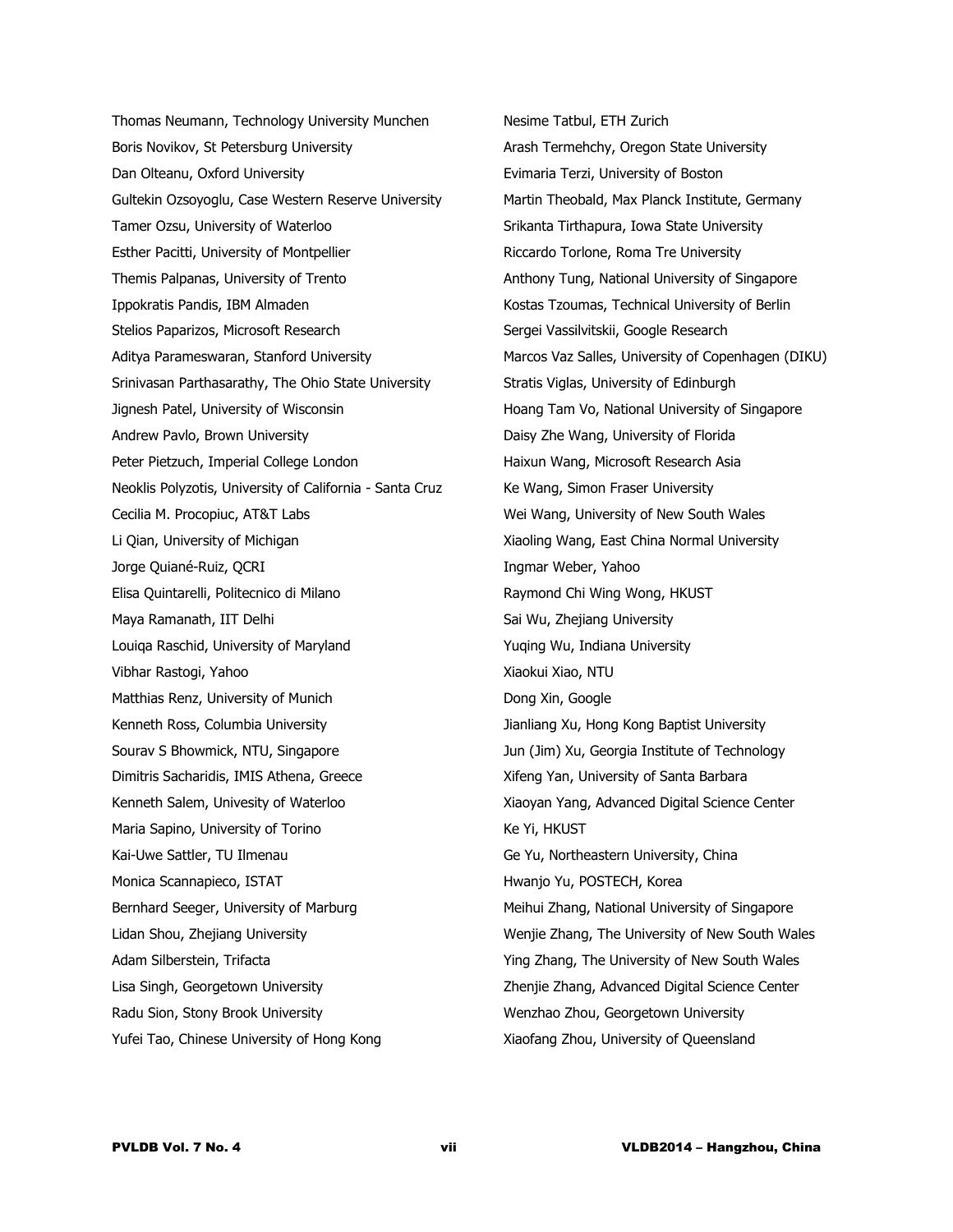**PhD Workshop Chairs** Erich Neuhold, University of Vienna Yunyao Li, IBM

**Sponsorship Chairs** Mike Carey, University of California, Irvine Lizhu Zhou, Tsinghua University

**Local Organization Chair** Lidan Shou, Zhejiang University

**Web Management Chair** Sai Wu, Zhejiang University

**Conference and Registration Chairs** Ke Chen, Zhejiang University Cuiping Li, Renmin University

**Publicity Chairs** Vasilis Vassalos, AUEB, Greece Dunlu Peng, USST, China

**Proceedings Chairs** Li Xiong, Emory University Cong Yu, Google Research

**Treasury Chair** Li (Eric) Qian, University of Michigan

**VLDB Endowment Liaison** Kyu-Young Whang, KAIST

**PVLDB Managing Editor** Divesh Srivastava, AT&T Labs

**PVLDB Information Director** Gerald Weber, University of Auckland

#### **PVLDB Advisory Committee**

Philip Bernstein, Michael Böhlen, Peter Buneman, Susan Davidson, Z. Meral Ozsoyoglu, S. Sudarshan, Gerhard Weikum

**Logo Design**

Guanmin Guo